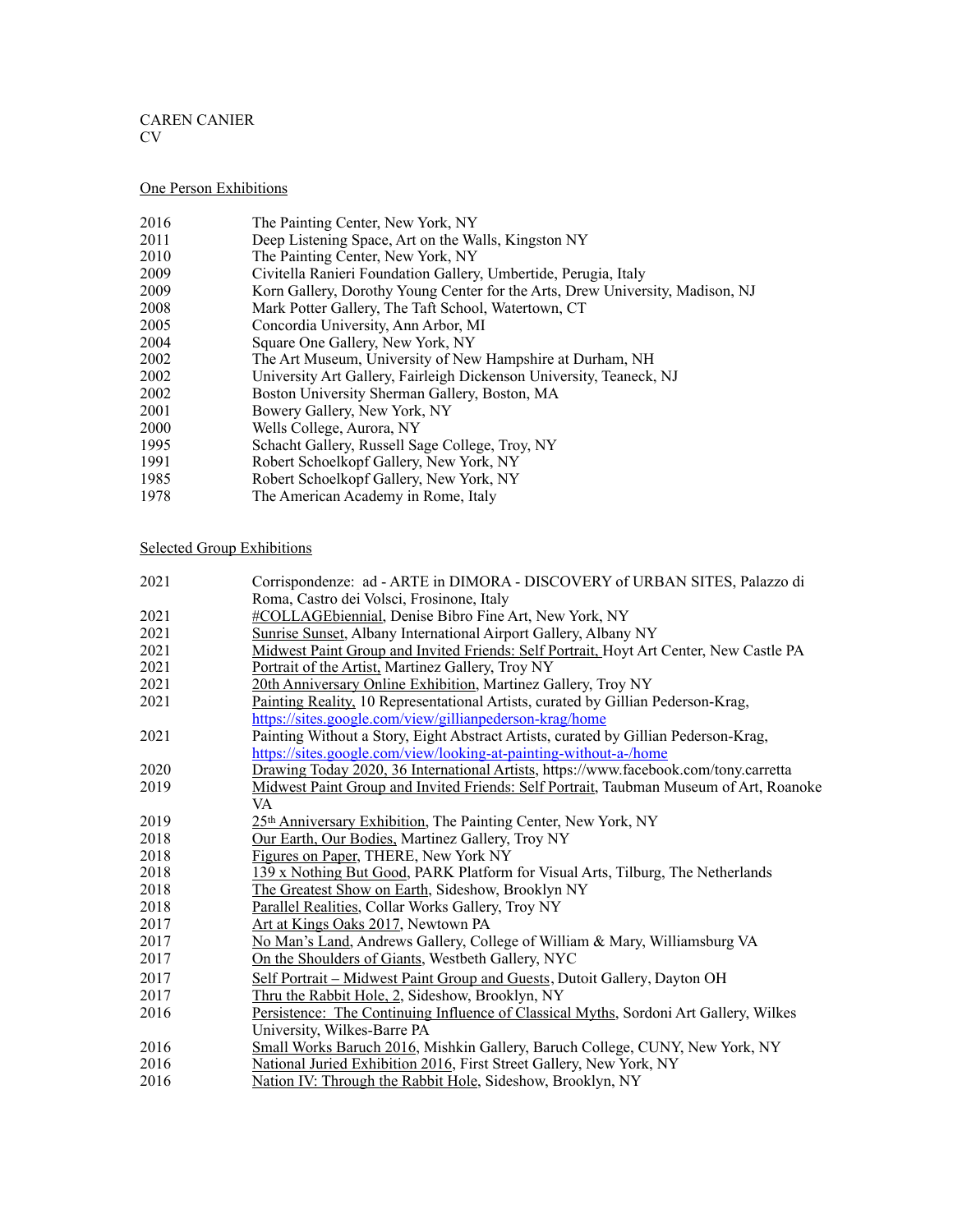| 2016    | Beyond the Window, Zeuxis 2015-16 Traveling Exhibition, University of Southern                           |
|---------|----------------------------------------------------------------------------------------------------------|
|         | Mississippi Gallery of Art and Design                                                                    |
| 2015    | Beyond the Window, Zeuxis 2015 Traveling Exhibition, Centre College Norton Center for                    |
|         | the Arts, Danville, KY, Bowery Gallery, NYC, Alexandre Hogue Gallery, University of                      |
|         | Tulsa, Tulsa OK, Mark Potter Gallery, The Taft School, Waterbury CT                                      |
| 2015    | Dogs and Cats: 21 Artists Unleashed and on the Prowl, Mark Miller Gallery, NYC                           |
| 2015    | Nation III: Circle the Wagons, Sideshow, Brooklyn NY                                                     |
| 2015    | Dialoghi dell'Arte, Works on Paper, Guilin Museum, Guilin, China                                         |
| 2015    | Dialoghi dell'Arte, International Center for the Arts, Montecastello di Vibio and SACI                   |
|         | Studio Art Centers International, Florence, Italy                                                        |
| 2014    | 21 & Counting: The Painting Center Turns 21, The Painting Center, NYC                                    |
| 2014    | Convergence (Andrea Champlin, juror), Boston University 808 Gallery, Boston, MA                          |
| 2014    | Pietralunga International: Contemporary Artists in Umbria, Pietralunga, Perugia, Italy                   |
| 2014    | Dialoghi dell'Arte, Leedy-Voulkos Art Center, Kansas City, MO                                            |
| 2014    | Annual National Juried Show (Lois Dodd, juror), Prince St. Gallery, NYC                                  |
| 2014    | Take Home A Nude, New York Academy of Art, Benefit Exhibition and Auction, NYC                           |
| 2013    | Artisti Americani a Roma dalla fine degli anni '60 agli anni '90 dalla Raccolta Verzotto,                |
|         | Moto della Mente, Roma, Italy, www.ex-art.it/raccolta verzotto                                           |
| 2013    | Summer Pleasures, Thomas Deans Fine Art, Atlanta GA                                                      |
| 2013    | Take Home A Nude, New York Academy of Art, Benefit Exhibition and Auction, NYC                           |
| 2012    | Dialoghi dell'Arte, McMaster Gallery, University of South Carolina, Columbia SC                          |
| 2011    | Pendulum: Caren Canier and Langdon Quin, Comune di Gubbio, PG, Italy                                     |
| 2010    | Dipingendo in Umbria, The International School of Painting, Drawing $&$ Sculpture,                       |
|         | Galleria ISA, Montecastello di Vibio, Italy                                                              |
| 2010    | What Are You Doing Now?, Martinez Gallery, Troy, NY                                                      |
| 2008    | Color Key, The Painting Center, New York City                                                            |
| 2008    | Figuratively Speaking, George Marshall Store Gallery, York, Maine                                        |
| 2008    | What's in a Face, Salena Gallery, Long Island University, Brooklyn, NY                                   |
| 2008    | Pioneers of Experimental Media, screening for the opening of EMPAC at Rensselaer                         |
|         | Polytechnic Institute, Troy, NY                                                                          |
| 2008    | Fantasias, Martinez Gallery, Troy, NY                                                                    |
| 2007    | What's in a Face, Brik Gallery, Catskill NY                                                              |
| 2007    | Urbanities, Martinez Gallery, Troy, NY                                                                   |
| 2005    | Between Perception & Invention: Three Generations of Figurative Artists, Sharon Arts                     |
|         | Gallery, Peterborough, NH                                                                                |
| 2003    | Allegories: Imagined Landscapes, Paintings by K. Levni Sinanoglu and Caren Canier,                       |
|         | Concord Art Association, Concord, MA                                                                     |
| 2003    | Structures, Inside and Out: Caren Canier, Langdon Quin, Concordia Gallery, Scheele                       |
|         | Memorial Library, Concordia College, Bronxville, NY                                                      |
| 2002-03 | Les Fables de LaFontaine, (traveling exhibition) Centre pour l'Art et la Culture, Institut               |
|         | Americain Universitaire, Aix-en-Provence, France, Temple University, Tyler School of Art,                |
|         | Rome, Italy, Jacob Lawrence Gallery, University of Washington School of Art, Seattle,                    |
|         | WA, Meyerhoff Gallery, Maryland Institute College of Art, Baltimore, MD                                  |
| 2002    | Caren Canier and Langdon Quin, The Arts Center, Saratoga County Arts Council, Saratoga                   |
|         | Springs, NY                                                                                              |
| 2001    | Visibly Told: Contemporary Narrative Images, Delaware College of Art and Design,                         |
|         | Wilmington, DE                                                                                           |
| 2001    | Figurations, ArtSpace/Virginia Miller Galleries, Coral Gables, FL                                        |
| 1994    | Legacy, Nine Artists Who Studied With Philip Guston, The New Art Center, Newtonville,                    |
|         | MA                                                                                                       |
| 1994    | An American in Rome, New Jersey Center for the Arts, Summit, NJ                                          |
| 1989    | Caren Canier and Langdon Quin, Albany Center Galleries, Albany, New York                                 |
| 1989    | The Modern Pastoral, Robert Schoelkopf Gallery, NYC                                                      |
| 1988    | Director's Choice, Delaware Art Museum, Wilmington, DE                                                   |
| 1987    | Self-Portraits, The Message, The Material, Schick Art Gallery, Skidmore College and Emily                |
|         | Lowe Gallery, Hofstra University                                                                         |
| 1986    | The Faces of the City: Albany Portraits from Three Centuries, University Art Gallery,<br>SUNY-Albany, NY |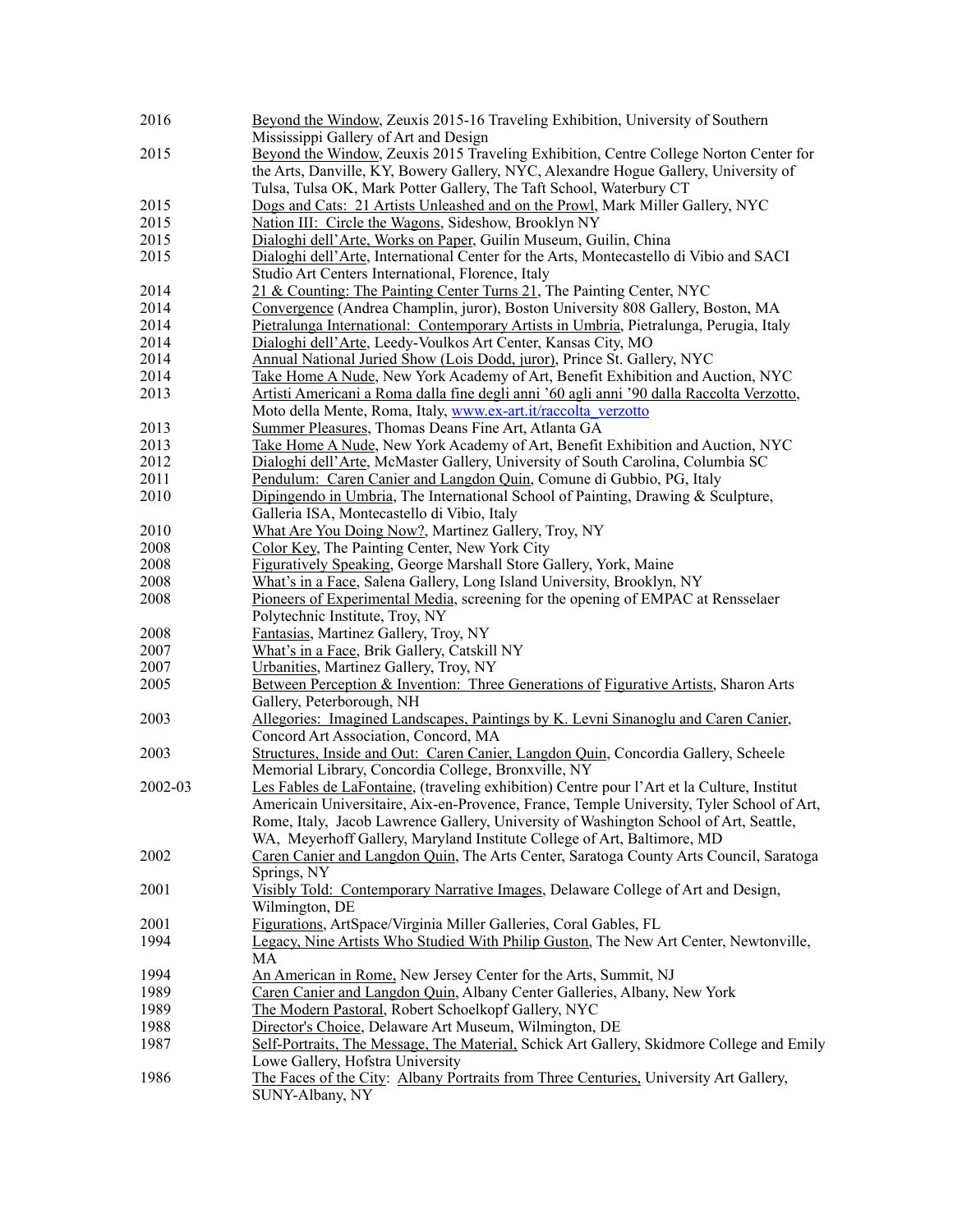| 1985 | <b>Figurations</b> , Pennsylvania State University, Zoller Gallery |  |
|------|--------------------------------------------------------------------|--|
|------|--------------------------------------------------------------------|--|

- **Still Life Exhibition**, Fendrick Gallery, Washington, DC
- Incontri con Artisti Stranieri a Roma, Rondanini Gallery, Rome, Italy

Represented in the Flat Files at Pierogi Gallery, Brooklyn NY [http://flatfiles.pierogi2000.com/artist/](http://flatfiles.pierogi2000.com/artist/caren-canier/) [caren-canier/](http://flatfiles.pierogi2000.com/artist/caren-canier/) and by Thomas Deans Fine Arts, Atlanta GA

# Awards

| 2020    | Girls' Club Collection, Purchase Award, "Drawing Closer"           |  |
|---------|--------------------------------------------------------------------|--|
| 2002    | Distinguished Alumni Award, Boston University College for the Arts |  |
| 1990    | Pollock/Krasner Foundation Grant                                   |  |
| 1990    | Artist's Fellowship, New York Foundation for the Arts              |  |
| 1986    | Ingram Merrill Foundation Grant                                    |  |
| 1985    | Artist's Fellowship, New York Foundation for the Arts              |  |
| 1980    | New York State CAPS Grant                                          |  |
| 1977-78 | Rome Prize Fellowship, American Academy in Rome                    |  |
|         | (Visiting Artist, American Academy in Rome 1980, 2003, 2010, 2017) |  |

## Public Lectures/Visiting Critic

| 2020       | Union College, Art Department, Virtual Painting Studio Visit with Laini Nemett  |
|------------|---------------------------------------------------------------------------------|
| 2014       | Haverford College, Art Dept., Lecture and Visiting Critic                       |
| 2012       | The New York Academy of Art, New York, NY, Visiting Critic                      |
| 2011       | Deep Listening Space, Kingston, NY, Art on the Walls Series, Virtual Online     |
|            | Exhibition and Lecture "Journey in Egypt"                                       |
| 2010       | University of California at Davis, Summer Painting Program in Italy, Corciano,  |
|            | Artists Panel on Renaissance Painting in Italy                                  |
| 2009       | New York Academy of Art, NYC, Panel for Exhibition "Gabriel Laderman,           |
|            | Unconventional Realist"                                                         |
| 2009       | Korn Gallery, Drew University, Gallery Talk                                     |
| 2008       | Museum of Art, University of New Hampshire, ArtBreak: A Conversation:           |
|            | Gabriel Laderman, Unconventional Realist/Passionate Educator                    |
| 2008       | The Taft School, Watertown, CT, Rockwell Visiting Artist                        |
| 2007       | University of California at Davis, Summer Painting Program in Italy, Corciano   |
| 2003, 2007 | The International School of Painting, Drawing and Sculpture in Umbria,          |
|            | Montecastello di Vibio, Italy                                                   |
| 2005       | Concordia University, Ann Arbor, MI                                             |
| 2002       | The Art Gallery, Art Department, University of New Hampshire, Durham            |
| 2002       | Boston University, College for the Arts, Sherman Gallery                        |
| 2001       | College Art Association Annual Meeting, Chicago, Artists' Panel "The Art of the |
|            | Figure in Contemporary Art"                                                     |
| 1999       | University of New Hampshire, Art Dep't.                                         |
| 1994       | The New Art Center, Newton, MA, Artists Panel, Legacy, Nine Painters Who        |
|            | Studied with Philip Guston, moderated by Prof. Joseph Ablow, Boston University  |
| 1993       | Lacoste School of the Arts, France, Cleveland Institute of Art                  |
| 1992       | University of New Hampshire, Art Dep't.                                         |
| 1991       | Skidmore College, Saratoga Springs, NY                                          |
| 1991       | Russell Sage College, Troy, NY, Panel, Woman Artist/Artist Woman                |
| 1988       | Yale University, School of Architecture & Art, Visiting Critic                  |
| 1985       | University of Iowa, Iowa City, School of Art and Art History, Graduate Painting |
|            | Program                                                                         |
| 1983       | College Art Association Annual Meeting, Philadelphia, PA, Still-Life Painting   |
|            | Panel                                                                           |
| 1983       | State University of New York, Albany, Art Dept., Graduate Painting Program      |
| 1981       | Boston University, School for the Arts, Graduate Painting Program               |
|            |                                                                                 |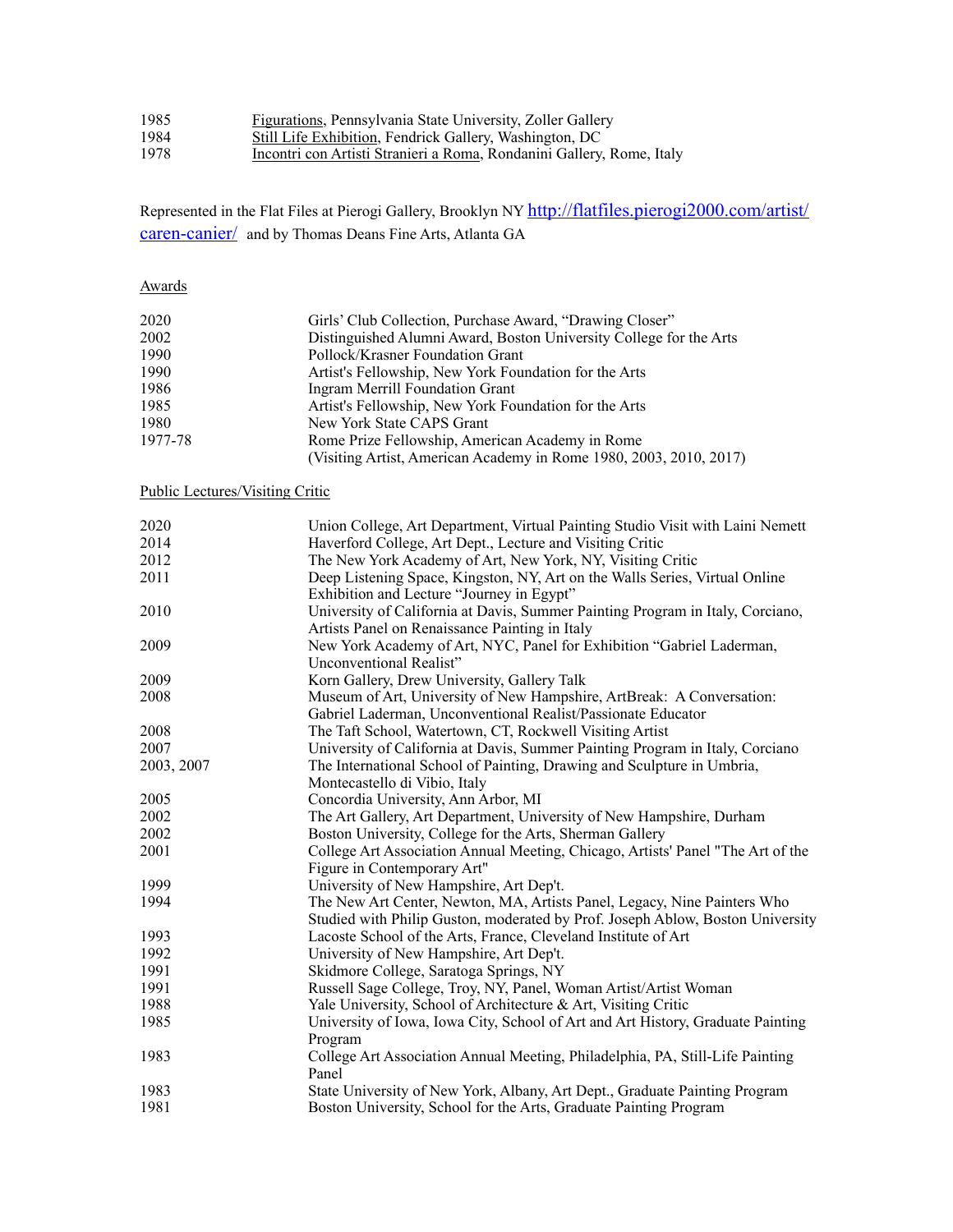| 1981 | Queens College of the City University of New York, Art Dept. Summer Program          |
|------|--------------------------------------------------------------------------------------|
|      | in Landscape Painting at Caumsett State Park                                         |
| 1981 | Artists on Art Series, The Schenectady Museum, Art Resources Open to Women<br>(AROW) |
| 1980 | Graduate Painting Program, Art Dept., State University of New York, Albany, NY       |
| 1978 | The American Academy in Rome                                                         |

## Selected Bibliography

| 2021 | Sunrise Sunset, Albany International Airport Gallery, Albany NY, Exhibition                  |
|------|----------------------------------------------------------------------------------------------|
| 2019 | Catalog, p. 9                                                                                |
|      | Catamaran Literary Reader, Issue 26, 2019, pp. 70, 73-74, 84                                 |
| 2019 | Midwest Paint Group and Invited Friends: Self Portrait, Taubman Museum of Art,               |
|      | Roanoke VA, Exhibition Catalog                                                               |
| 2017 | Art at Kings Oaks 2017, Newtown PA, Exhibition Catalog                                       |
| 2017 | On the Shoulders of Giants, Westbeth Gallery, NYC, Exhibition Catalog                        |
| 2017 | Ninety Lines for John Ashbery's 90th Birthday, Literary Hub, Sept. 5, 2017,                  |
|      | https://lithub.com/90-lines-for-john-ashberys-90th-birthday/                                 |
| 2017 | Interview with Caren Canier: Mixed Media Art, The Savvy Painter Podcast,                     |
|      | https://savvypainter.com/podcast/mixed-media-art-with-caren-canier/                          |
| 2017 | Big Top Event at which Sideshow Shines: Nation V, (An Appropriate Distance)                  |
|      | From the Mayor's Doorstep by Piri Halasz, http://www.pirihalasz.com/blog.htm?                |
|      | post=1052457, February 15, 2017                                                              |
| 2016 | Book Jacket Art: Commotion of the Birds: Recent Poems by John Ashbery,                       |
|      | HarperCollins/Ecco, 2016 (Painting: Towards Monte Tezio, 2015, 19.5x15.1", oil               |
|      | on canvas)                                                                                   |
| 2016 | Persistence: The Continuing Influence of Classical Myths, Sordoni Art Gallery,               |
|      | Wilkes University, Wilkes-Barre PA, Exhibition Catalog with Essay by Stanley<br>Grand, Ph.D. |
| 2016 | Wonderland in Williamsburg: Timperio's Magnum Opus, (An Appropriate                          |
|      | Distance) From the Mayor's Doorstep by Piri Halasz, http://www.pirihalasz.com/               |
|      | $blog.htm?post=1023159$                                                                      |
| 2015 | Interview with Caren Canier by Larry Groff, Painting Perceptions, December 2,                |
|      | 2015, http://paintingperceptions.com/interview-with-caren-canier/                            |
| 2015 | Memories of Philip Guston by Caren Canier, Painting Perceptions, August 13,                  |
|      | 2015, http://paintingperceptions.com/great-reads/memories-of-philip-guston                   |
| 2015 | Caren Canier / Philip Guston, Excerpts from Memories of Philip Guston, Nothing               |
|      | But Good, October 31, 2015,                                                                  |
|      | http://nothing-but-good-art.blogspot.com/2015/10/caren-canier-philip-                        |
|      | guston.html?spref=fb                                                                         |
| 2015 | Association, Vol. 7, Cornell University College of Architecture, Art and Planning            |
| 2014 | Association, Vol. 6, Cornell University College of Architecture, Art and Planning            |
| 2014 | Caren Canier on Henri Matisse, Painters on Paintings, June 2, 2014, http://                  |
|      | paintersonpaintings.com/2014/06/02/caren-canier-on-henri-matisse/                            |
| 2014 | Emily Skillings: Five Poems, (accompanied by Grand Canal by Caren Canier),                   |
|      | Poor Claudia: Crush, 2014, http://poorclaudia.org/crush/emily-skillings-five-                |
|      | poems/                                                                                       |
| 2010 | John Goodrich, "Patrick Webb Punchinello as Other and Caren Canier Paintings",               |
|      | CityArts, September 14, 2010 (print and online)                                              |
| 2010 | Dipingendo in Umbria, The International School of Painting, Drawing and                      |
|      | Sculpture, Montecastello di Vibio, Galleria ISA, Exhibition Catalogue                        |
| 2010 | Get Visual, February 26, 2010, http://dbgetvisual.blogspot.com                               |
|      | 2010 02 01 archive.html                                                                      |
| 2009 | Giornale dell''Umbria, "Babbo ti amiamo", i collages di Caren Canier, August 14,             |
|      | 2009                                                                                         |
|      |                                                                                              |